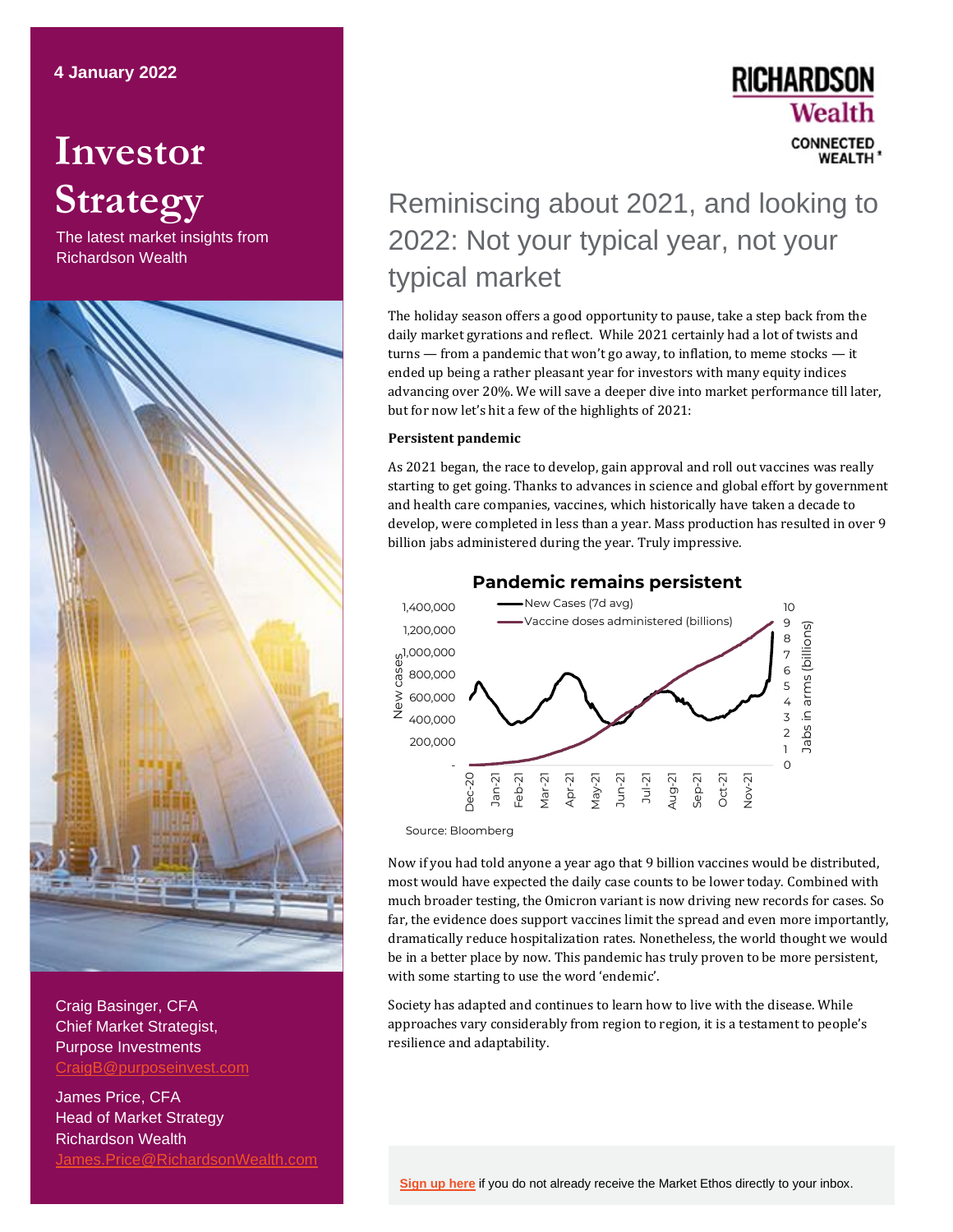#### **Digital domination**

Very often the words 'new normal' are bandied about in an attempt to describe what life will be like, even after the pandemic fades. However, the pandemic may be more akin to hitting the fast forward button on several pre-existing trends. Remote work, diminishing bricks & mortar retail, the cloud, AI … the list goes on. 2021 saw a dramatic increase in the speed of these trends, in many cases out of necessity.

These trends drove demand for hardware, connectivity, nicer home office chairs and of course an improved background for those abundant zoom calls. Conferences, education and meetings all moved to a virtual world. Documents are now signed digitally. And of course, shopping moved even further online.

While there were many losers, or companies that suffered from the acceleration of these key trends, there were some big winners too. The good news for the equity markets is that the winners tended to have a much bigger weight compared to the losers — advantage market cap weighted indices.

#### **Supply chains and inflation**

Netflix was able to meet the rising demand of changing consumer habits caused by the pandemic: the more subscribers the merrier. The same cannot be said for producers of goods. As spending habits changed from vacations to home improvements, supply chains simply couldn't adjust quickly enough. Adding to the complexity of supply chain logistics were pockets of disruptions caused by Covid outbreaks and a previous mantra of 'just in time logistics'.

The interconnectivity and dependence of supply chains become very apparent. While grossly simplified, here's a good example: Less wind in Europe led to higher gas demand as weather cooled. Supply couldn't respond quickly enough, leading to higher prices. This resulted in fertilizer production being taken offline (natural gas being a key input), driving all fertilizer prices higher globally, which in turn is driving higher agriculture prices. Yes, your Cheerios may now cost more because of calm winds in Europe.

Changing spending habits, bottlenecks, disruptions and high energy prices have driven consumer prices higher. While this will ease as the supply side re-adjusts to meet demand, and CPI

**Core Consumer Prices are running the hottest since early 90s** 



data will come back down, the question is whether the longer-term seeds of inflation are planted and starting to grow? We believe periods of elevated inflation are likely to be a recurring theme in the years ahead, but likely much lower than CPI data is printing today.

#### **Sustainability**

Weather deserves mention in any look back on 2021. Wildfires, floods, heat domes, atmospheric rivers … one would have to assume a polar vortex is next. There is no denying that sustainability gained a lot of attention and traction in 2021, highlighted even more by the COP26 gathering.

This has led to an increased focus on sustainability from the investment world. Key funds have increasingly announced the desire to stop investing in fossil fuel-related companies. Meanwhile, most companies continue to improve their respective carbon footprints, even companies in the extraction world. Energy demand has not slowed down, however, and lack of investment into traditional energy makes our outlook bullish for the sector in 2022. Sustainability also looks to be a trend that will continue, attracting investment especially in the venture capital space.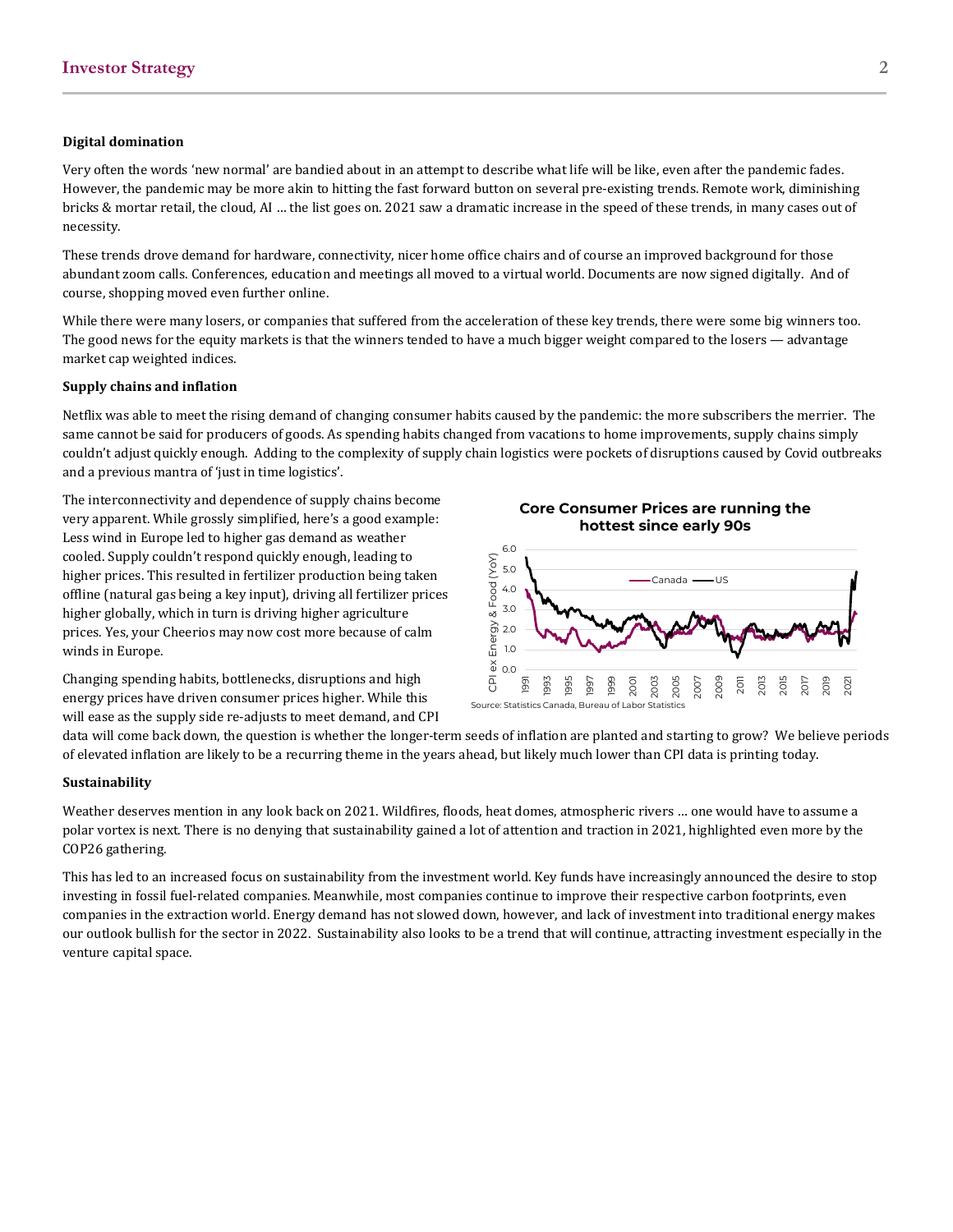#### **Labour mobility**

2021 may go down as the 'great resignation' year. On the surface, one would assume that with many people working remotely, switching employers would be a more challenging endeavor. It is not easy to make new friends and connections via zoom compared to sitting in the office, within the corporate ether. Still, lifestyle choices, increased demand for labour, inflated stock and home prices, and perhaps even just working from home pondering 'what is next', has led to a record pace of quitting.

It may actually be more labour freedom from geography. While anecdotal, in conversation with an advisor team in our Partnership Program, they highlighted that this year has seen a much higher proportion of new clients from cities outside their home turf. Geography isn't the barrier it used to be as meetings are now virtual and documents are signed



**2021: The Great Resignation**





digitally. In a very cool chart from McKinsey & Company, a survey of people who started a new job in a different city indicated that only 13% were required to move to the new city.

2021 does appear to be a year in which labour has enjoyed more flexibility and negotiating power. This has led to substantial changes in how, where and when people are working. The question is, will it begin showing up more and more in wages? **We think the outlook for 2022 is that it will.**

#### **So, how about those markets?**

A well-diversified investor in 2021 has probably left the year with a great return but feels like it should have been more. The pain of the bear market of Q1 2020 appears to have left most investors' memories and has been replaced by the barrage of headlines highlighting record highs for the S&P 500 and the TSX. The S&P 500 has now reached a brand new all-time high in 14 consecutive months, rising 28.7% in 2021. TSX doesn't have the same string of records, but +25.1% for any calendar year is impressive.

There is no denying the TSX and S&P 500 have had great years. The news keeps getting better as it wasn't just the mega caps. Microsoft, Apple., Shopify and Royal Bank, given their weights and solid performance did some heavy index lifting. But the gains were broad based with the median index member returns relatively close to the overall market. This can also be seen in the level performance of the S&P 500 and S&P 500 equal weight index. Plus, very few companies lost money. Only about 14% of the S&P 500 members declined on the year, while 26% of TSX members fell (skewed a bit higher by more gold and marijuana companies which comprised about ½ of all the companies that declined).

#### **Geographic equity diversification hurt performance in 2021**

If you only owned Canadian and U.S. equities, you are likely feeling especially good about 2021. However, most of us have diversified portfolios because not all years are like 2021. Regardless, **diversification, either by geography or by asset class, detracted from performance this past year.** 

Other major equity indices did not keep pace with North American markets, especially once converted back into Canadian dollars. Europe managed a bit over 10%, Asia much worse and emerging markets were all over the place. Still, equity returns were

**S&P & TSX had little to complain about in 2021**



**Outside N. America, equity returns were softer**





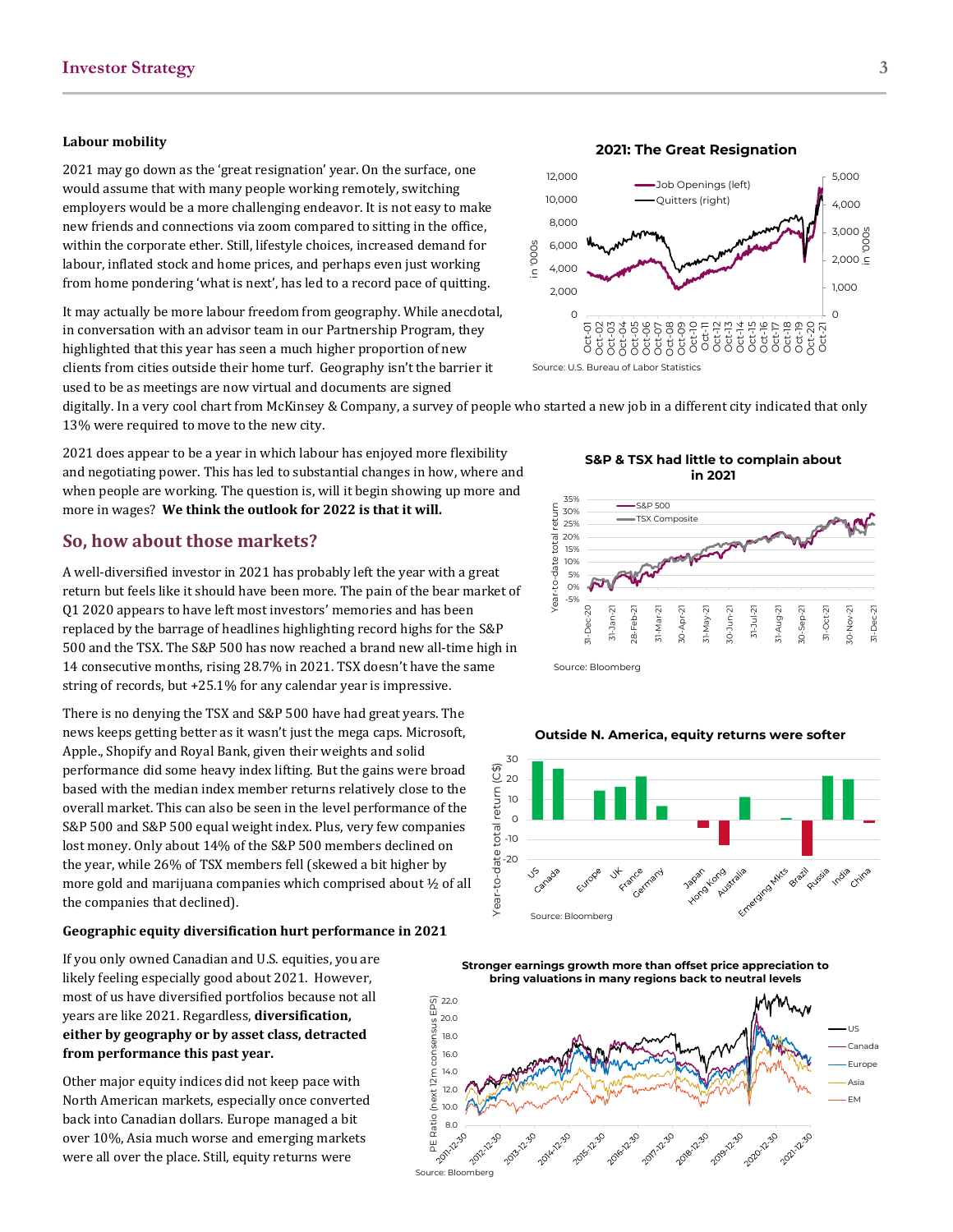largely positive and, in many cases, positive in a material fashion.

You know what grew even faster than equity markets in 2021? Earnings!! Companies pivoted and adjusted very quickly to pandemicinduced changes in behaviour. Combined with unprecedented monetary and fiscal stimulus, driving the global economy first to recover, then to start reaching new highs, earnings growth spiked higher. Even when 'P' rises, if 'E' rises faster, you get better valuations. This was the case in most equity markets. **Bonds largely detracted from equity** 

#### **Asset allocation diversification muted returns**

On the fixed income side, returns were even harder to come by. With global yields rising during the year, bonds had a tougher go and, in most cases, lost value during the year. Truth be told, these results would have been worse had Omicron not surfaced to push global yields back down late in the year. Credit performed well, although this performance was front-end loaded as the economy gained traction and fear of bankruptcies faded.



#### **Put it all together**

2021 was a very eventful year, lots of news, great economic growth and thankfully markets that reacted well. A generalized balanced portfolio likely came through the year ranging between 8-12%, depending on investment mixes. Yes, the defensive positions likely dragged down performance, but that is literally what they are designed to do — act as a ballast for the overall portfolio in good times, not just bad times. Overall, it's hard to complain about 2021 from a portfolio perspective.

Human nature may have investors wanting to tilt portfolios to take on more risk. While we do remain bullish for 2022, as we noted in our December 2021 Investor Strategy [\[Richardson Wealth Outlook 2022\]](https://www.richardsonwealth.com/docs/default-source/investor-strategy/investor-strategy---dec-2021.pdf), it would appear some of the future performance may have already been enjoyed by the markets. And this coming year will likely prove more challenging given central bank pivots, continued inflation issues and the slowing pace of growth. We believe the monetary cycle of tightening has already started, and would suggest expelling defensive components of your portfolio to chase upside may prove inopportune as we head into 2022.

#### **Portfolio construction**

Not much has changed from the views we expressed in last month's Investor Strategy. Although December had a big rally in bonds, we remain positioned for a rate-rising cycle which keeps us short of benchmark duration. Similarly, inflation expectations continue to be front weighted — meaning the market expects inflation to die down over the longer term and today's 6.8% CPI rate is not expected to last. However, we still feel the longer run rate of inflation will remain elevated compared to what we have grown accustomed to.

We have already seen some of the extreme valuation names falter in 2021, while more reasonably valued companies are holding up. This is a product of those higher rates, and we expect that to continue, so we will remain defensive in that camp favouring cyclical yield and value sectors. Is 2022 the year that the US dominance in markets ends? Who knows, but over a decade of outperformance has the comparative valuations in Europe and Canada looking pretty good vs. the USA broadly.